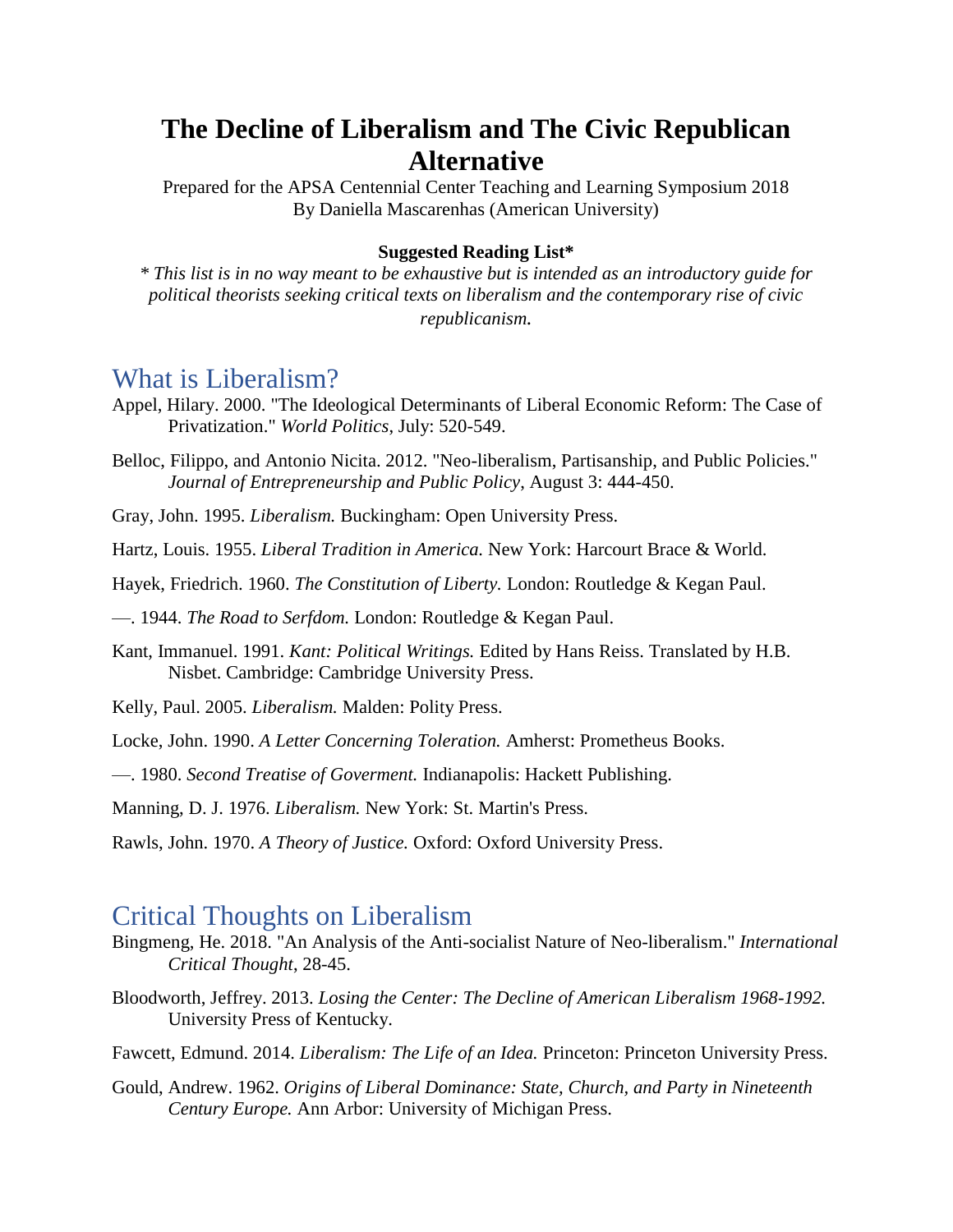MacIntyre, Alisdair. 1981. *After Virtue.* London: Duckworth.

- Prasad, Monica. 2006. *The Politics of Free Markets: The Rise of Neoliberal Economic Policies in Britian, France,.* Chicago: The University of Chicago Press.
- Ryan, Alan. 2012. *The Making of Modern Liberalism.* Princeton: Princeton University Press.
- Sandel, Micahel. 1982. *Liberalism and the Limits of Justice.* Cambridge: Cambridge University Press.
- Starke, Peter. 2006. "The Politics of Welfare State Retrenchment: A Literature Review." *Social Policy and Administration*, 104-120.
- Wolfe, Alan. 2009. *The Future of Liberalism.* New York: Random House.

## The Primary Texts of Civic Republicanism

Arendt, Hannah. 1977. *On Revolution.* New York: Penguin.

- —. 1968. *On Totalitarianism.* New York: Harcourt Brace Janovich.
- —. 1958. *The Human Condition.* Chicago: Chicago University Press.
- Aristotle. 1999. *Nicomachean Ethics.* Edited by Terence Irwin. Hackett Publishing.
- —. 1998. *Politics.* Edited by C.D.C. Reeves. Hackett Publishing.
- Cicero. 1991. *On Duties.* Edited by H. Grose Hodge. Cambridge: Cambridge University Press.
- Harrington, James. 1992. *The Commonwealth of Oceana and a System of Politics.* Cambridge: Cambridge University Press.
- —. 1977. *The Political Works of James Harrington.* Cambridge: Cambridge University Press.
- Machiavelli, Niccolo. 1984. *Discourses.* Edited by Brian Richardon. Translated by Leslie J. Walker. New York: Penguin Books.
- —. 1995. *The Prince.* Edited by David Wootton. Indianapolis: Hackett Publishing.
- Madison, James. 1999. *James Madison Writings.* Edited by Jack N. Rakove. New York: Penguin Putnam.
- Rousseau, Jean Jacque. 2003. *On the Social Contract.* Dover Publications.
- —. 2002. *The First and Second Discourses.* Edited by Susan Dunn. Translated by Susan Dunn. Binghamton: Yale University Press.
- Taylor, Charles. 1992. *Multiculturalism and "The Politics of Recognition".* Princeton: Princeton University Press.
- —. 1989. *Sources of the Self.* Cambridge: Cambridge University Press.

Wollstonecraft, Mary. 1992. *A Vindication of the Rights of Women.* Harmondsworth: Penguin.

—. 1992. *Political Writings.* Oxford: Oxford University Press.